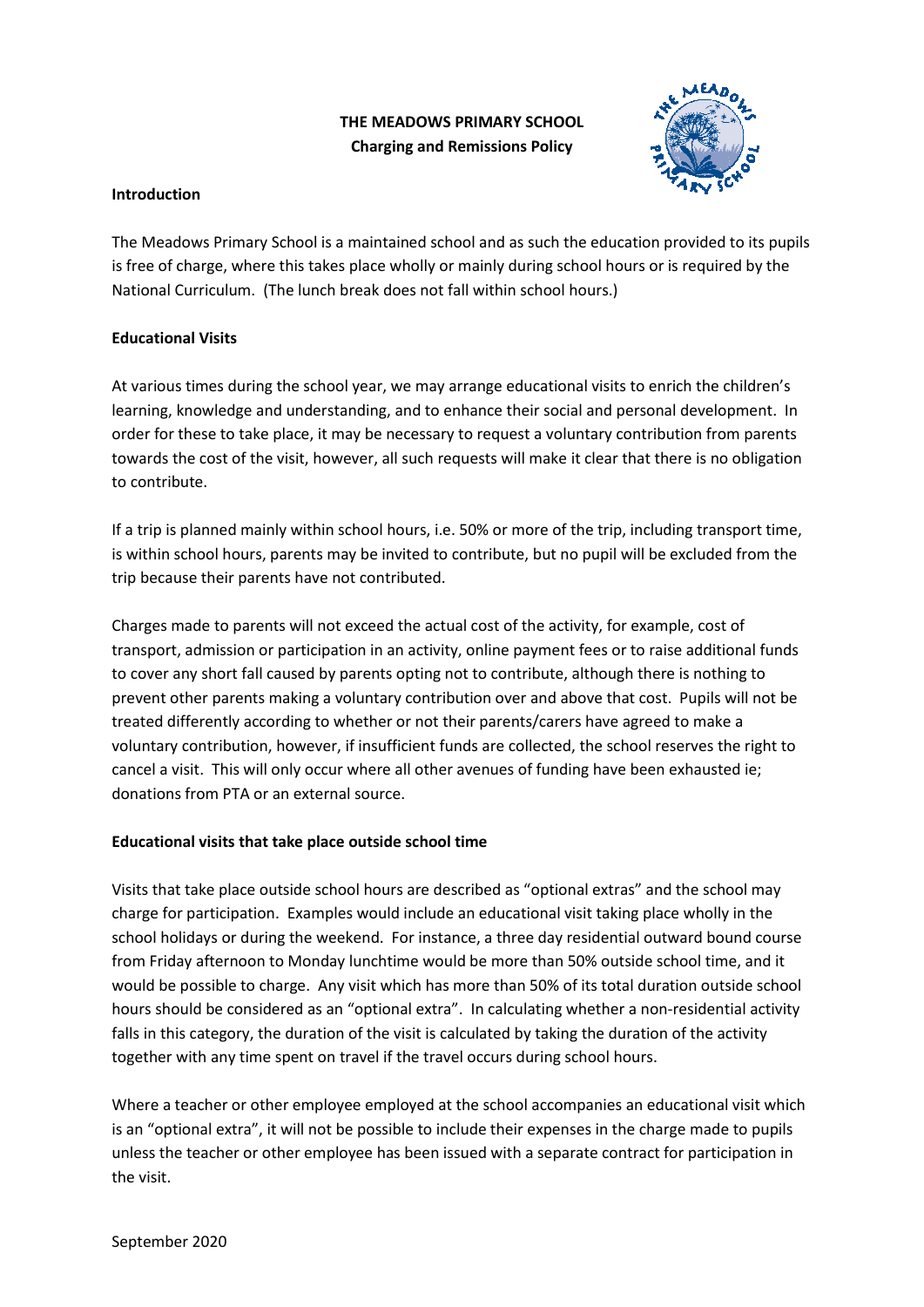#### **Board and lodging on residential visits**

Charging is permitted for this element only, (other costs, such as transport etc., may be financed by voluntary contribution or from other sources). If the visit is wholly or mainly in school hours, children whose parents are in receipt of certain benefits, may be entitled to the remission of these charges (see below). The cost involved will be met from the school's resources. Governors will determine and finance the school policy and any remissions in addition to those required by law.

### **Remissions**

If the school organises a residential visit in school time or mainly in school time, which is to provide education directly related to the National Curriculum, we do not make any charges for the education but will charge for travel expenses and will make a charge to cover the costs of board and lodging. Parents who are in receipt of certain state benefits may be exempt from payment. Please see the Head Teacher for further details.

Children for whom the school receives Pupil Premium funding will also be eligible to subsidies for certain activities ie: Breakfast Club; music lessons; after school clubs; residential visits.

### **Extra Curricular Activities delivered by external providers**

The school plays host to a number of external providers who deliver a variety of extra curricular activities outside school hours ie: after school; school holidays. Any charges levied by these providers for participation in activities are payable directly to the provider concerned. The school receives a Letting Fee from these providers for hire of school facilities, therefore, any arrangements for children to take part should be made directly with the provider concerned.

#### **Music Tuition**

Whole class music lessons are delivered by school staff alongside Teachers from the Lincolnshire Music Service as part of the National Curriculum and is provided free of charge to pupils. Additional individual instrument tuition is available to purchase from the Lincolnshire Music Service or an independent Music Teacher who visits the school on a weekly basis. Payment and arrangements for individual instrument tuition is made directly to the Music Teacher or the Lincolnshire Music Service, who also offer a remission to families in receipt of certain qualifying benefits.

#### **Swimming**

Children in Key Stage 2 take part in swimming lessons as part of the National Curriculum, therefore, no charge is made for swimming tuition. The school requests a voluntary contribution from parents towards the cost of transport to and from the school. No child will be excluded from this activity or treated differently if their parent does not make a contribution.